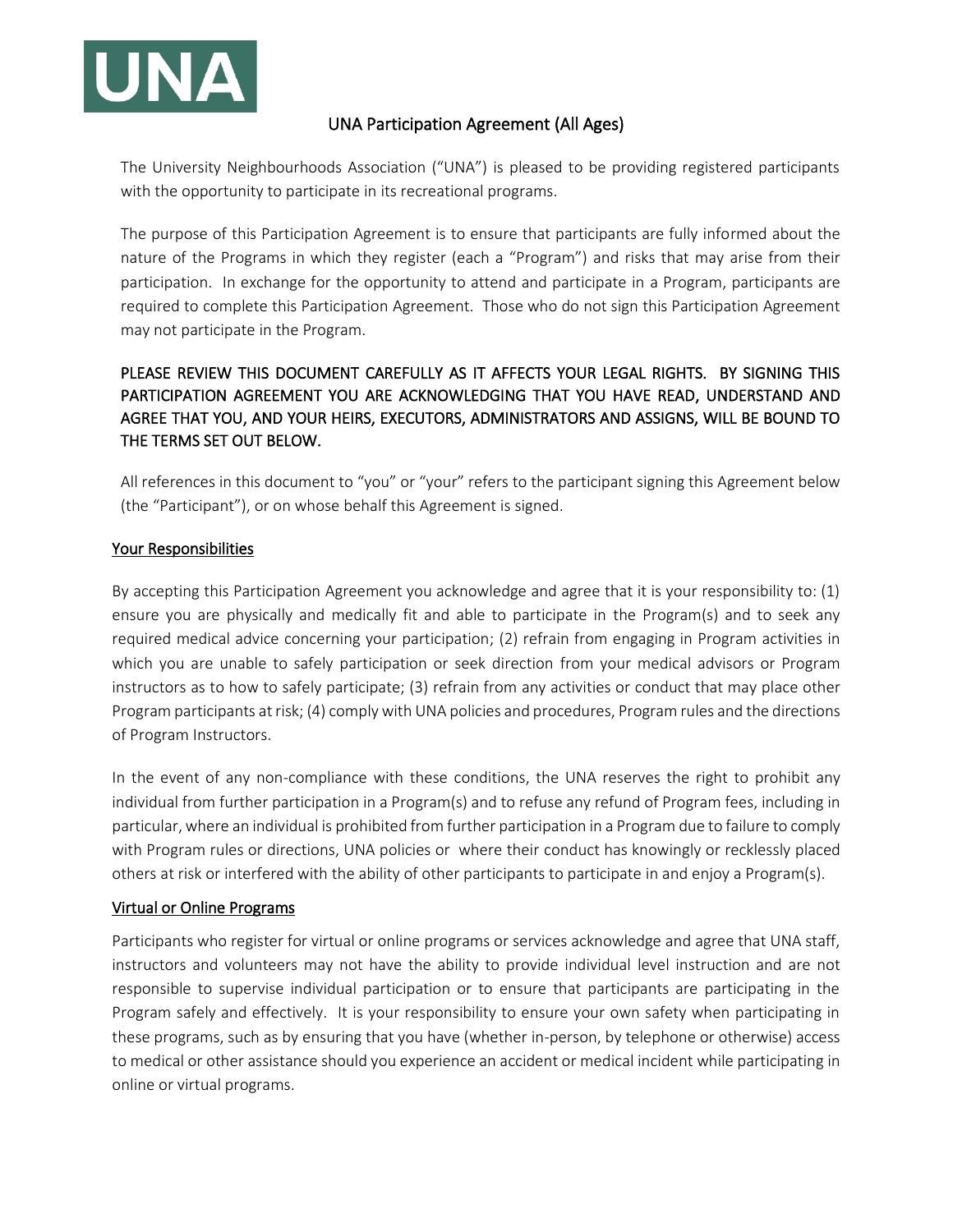

Your participation in a Program may expose you to risk, including through your attendance at a Program and your use of the equipment, facilities and lands owned, occupied or used by the University of British Columbia or the UNA, including but not limited to: roadways, parking areas, shower rooms, hallways, stairs, elevators, change rooms, gymnasiums, fitness facilities, pools, meeting rooms, eating areas, banquet rooms, fields, campus buildings and other facilities (collectively the "UNA Facilities").

By accepting this Agreement you are acknowledging that your participation in a Program or Programs is voluntary, and you understand and agree to assume any and all risks associated with your participation in such Program(s), whether or not the UNA has disclosed those risks to you, including the possibility of illness (e.g. infection with COVID-19), injury, psychological injury or stress, pain, suffering, permanent or temporary disability, property or economic loss, and even death and other unforeseen risks (collectively the "Losses" and each a "Loss"). Losses may arise from your own actions or the actions of others, including negligent actions, or the condition of the Program location or UNA Facilities. You agree to assume all risks of your participation in any Program, including any and all Losses, whether such risks are known to you or unknown, including travel to and from such Program and including any activities incidental to the Program.

## COVID-19

COVID-19 has been declared a global pandemic and a threat to community health and safety. COVID-19 is an infectious disease and community transmission of this disease is possible. The risk of infection increases when individuals gather together or are in close contact. Infection with COVID-19 may cause serious illness, and potentially fatal, health consequences.

The UNA cannot be certain that a person (of any age) will not contract COVID 19 while present at UNA Facilities, including while participating in the Program(s), but we have taken steps to develop and implement COVID-19 Safety Policies which are intended to reduce risk. Those Policies are available for your review at [myuna.ca/recreation-policies/](https://www.myuna.ca/recreation-policies/). While the UNA has implemented preventive measures, the risk remains that a COVID-19 outbreak could occur and there is no guarantee that UNA Facilities or Programs are safe or free of infection.

In connection with the risk of COVID-19 infection, you acknowledge and agree as follows:

- You have read and will comply with the Safety Policies;
- It is vital that no person experiencing Covid symptoms visits the UNA Facilities.
- The UNA does not employ health professionals and does not screen for potential illness.
- While hygiene will be emphasized, physical distancing amongst Program participants may not be enforced by the UNA or may not be possible to enforce at all times.
- If you display symptoms of respiratory distress or illness, you may be prohibited by the UNA from further participation in the Program until the UNA is satisfied that it is safe for you to do so without exposing others to the risk of infection.

## Waiver and Release

To the fullest extent permitted by law, and in consideration of being allowed to participate in a Program, you agree to waive, discharge all claims and release from liability the University of British Columbia, the